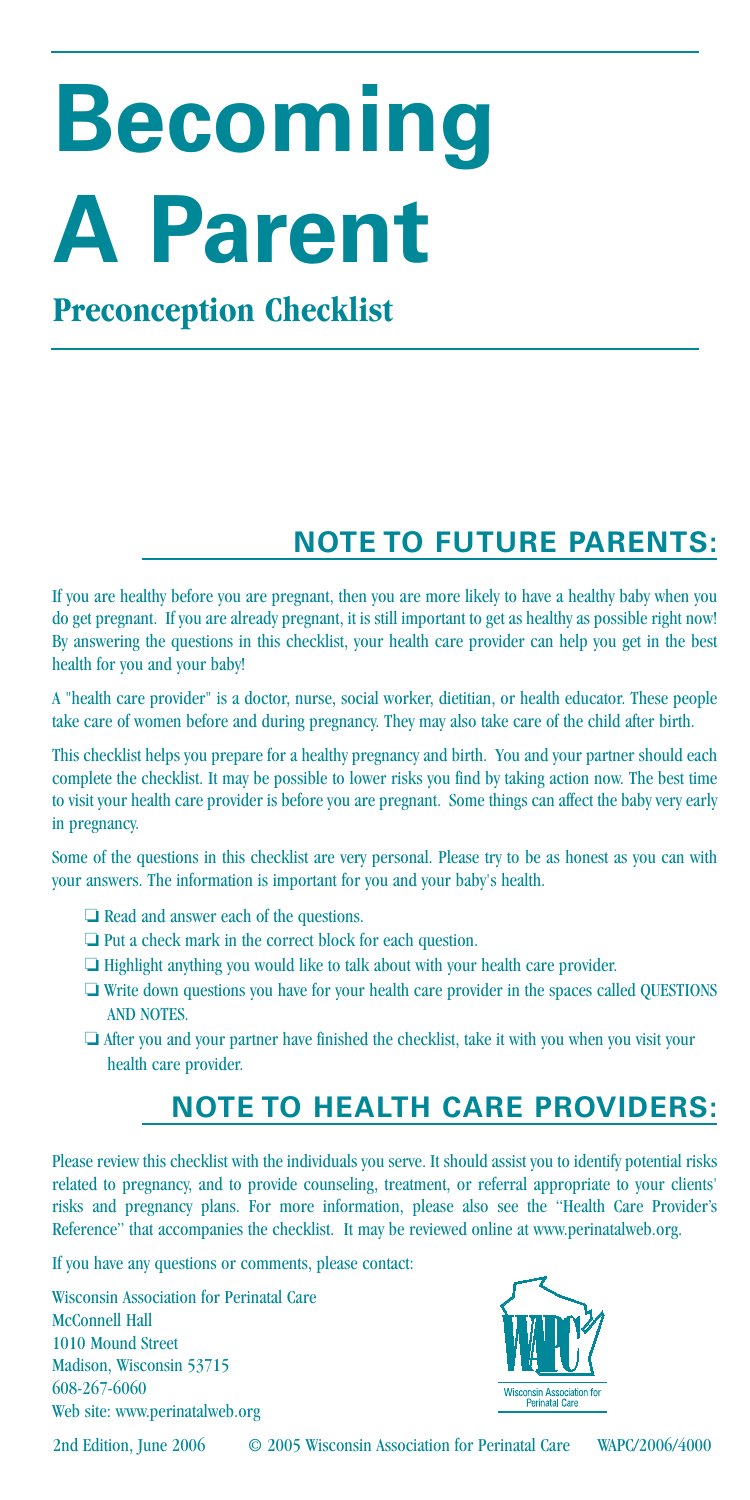#### **FAMILY MEDICAL HISTORY**

Notes: To complete this part, it may be helpful to talk with people in your family. In this case, "family" means any blood relative (living or dead), such as your mother, father, grandparents, brothers, sisters, aunts, and uncles. Include all such relatives, whether living or not.

 $\overline{(-)}$  Shaded blocks mean the question does not apply. Just leave it blank. Any "Yes" or "Uncertain" checks in the blocks suggest the need for discussion with your health care provider.)

|                                                                                                                                                                                                                        | <b>WOMAN</b>                         |                                      |                                      | <b>MAN</b>                           |                                           |                                      |
|------------------------------------------------------------------------------------------------------------------------------------------------------------------------------------------------------------------------|--------------------------------------|--------------------------------------|--------------------------------------|--------------------------------------|-------------------------------------------|--------------------------------------|
|                                                                                                                                                                                                                        | <b>YES</b>                           | N <sub>O</sub>                       | <b>UNCERTAIN</b>                     | <b>YES</b>                           | N <sub>O</sub>                            | <b>UNCERTAIN</b>                     |
| Has anyone in your family:                                                                                                                                                                                             |                                      |                                      |                                      |                                      |                                           |                                      |
| Had birth defects (such as heart<br>problems, open spine, cleft palate<br>or lip, or other problems)?                                                                                                                  | □                                    | □                                    | □                                    | □                                    | □                                         | □                                    |
| Had inherited diseases, such as:<br><b>Cystic fibrosis?</b><br>Hemophilia?<br>Sickle cell disease or trait?<br>Tav-Sachs disease?<br>Canavan disease?<br>Muscular dystrophy?<br>Huntington chorea?<br>Phenylketonuria? | п<br>□<br>□<br>□<br>□<br>□<br>□<br>П | п<br>□<br>□<br>п<br>п<br>□<br>□<br>П | п<br>□<br>п<br>П<br>П<br>□<br>□<br>П | п<br>□<br>□<br>п<br>п<br>□<br>□<br>□ | п<br>□<br>□<br>п<br>□<br>□<br>$\Box$<br>□ | п<br>□<br>□<br>□<br>П<br>□<br>□<br>□ |
| Had diabetes?                                                                                                                                                                                                          | □                                    | П                                    | □                                    | □                                    | □                                         | П                                    |
| Attempted or committed suicide?                                                                                                                                                                                        | □                                    | □                                    | □                                    | □                                    | □                                         | □                                    |
| Had a problem with alcohol<br>or other drugs?                                                                                                                                                                          | □                                    | □                                    | □                                    | □                                    | □                                         | □                                    |
| Had depression or bipolar illness?                                                                                                                                                                                     | $\Box$                               | П                                    | $\Box$                               | $\Box$                               | $\Box$                                    | $\Box$                               |
| Had anxiety disorder, panic<br>disorder, obsessive-compulsive<br>disorder, or post-traumatic<br>stress disorder?                                                                                                       | □                                    | П                                    | □                                    | □                                    | □                                         | □                                    |
| Been hospitalized for mental<br>health reasons?                                                                                                                                                                        | □                                    | □                                    | □                                    | □                                    | □                                         | □                                    |
| Had hearing loss/ear abnormalities?                                                                                                                                                                                    | □                                    | □                                    | $\Box$                               | $\Box$                               | $\Box$                                    | $\Box$                               |
| Had blindness/severe vision problems?                                                                                                                                                                                  | □                                    | П                                    | □                                    | □                                    | П                                         | □                                    |
| Had mental retardation, learning<br>disabilities, or Fragile X syndrome?                                                                                                                                               | □                                    | □                                    | □                                    | □                                    | □                                         | □                                    |
| Had miscarriages, stillbirths, or<br>children who died soon after birth?                                                                                                                                               | п                                    | п                                    | п                                    | п                                    | п                                         | п                                    |
| Had difficulty getting pregnant<br>(trying for more than 1 year)?                                                                                                                                                      | п                                    | п                                    | □                                    | п                                    | □                                         | О                                    |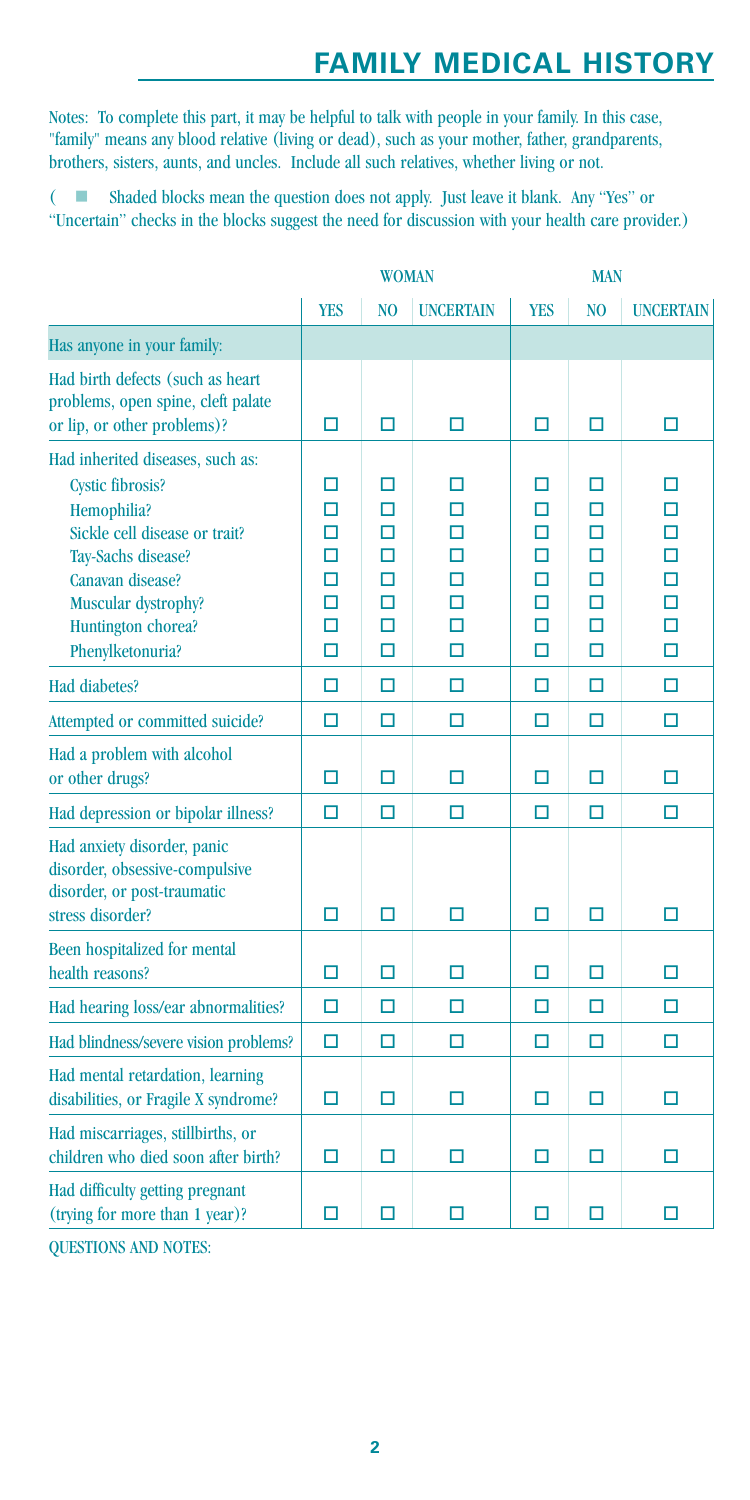#### **YOUR MEDICAL HISTORY**

(  $\blacksquare$  Shaded blocks mean the question does not apply. Just leave it blank. Any "Yes" or "Uncertain" checks in the blocks suggest the need for discussion with your health care provider.)

|                                                                                          | <b>WOMAN</b> |                |                  | <b>MAN</b> |                |                  |
|------------------------------------------------------------------------------------------|--------------|----------------|------------------|------------|----------------|------------------|
|                                                                                          | <b>YES</b>   | N <sub>O</sub> | <b>UNCERTAIN</b> | <b>YES</b> | N <sub>O</sub> | <b>UNCERTAIN</b> |
| Are you 16 years old or younger?                                                         | □            | □              | □                | □          | $\Box$         | □                |
| Are you 35 years old or older?                                                           | □            | □              | □                | □          | □              | □                |
| Do you have, or have you ever had:                                                       |              |                |                  |            |                |                  |
| Anemia (e.g., "low iron blood count")?                                                   | $\Box$       | □              | $\Box$           | □          | $\Box$         | □                |
| High blood pressure?                                                                     | □            | □              | □                | □          | П              | □                |
| Heart disease?                                                                           | □            | □              | □                | □          | $\Box$         | □                |
| Problems identified at your birth?                                                       | □            | □              | □                | □          | □              | □                |
| Thyroid disease?                                                                         | □            | □              | □                | □          | □              | □                |
| <b>Epilepsy or seizures?</b>                                                             | □            | □              | □                | □          | □              | □                |
| Depression?                                                                              | $\Box$       | □              | □                | □          | $\Box$         | □                |
| <b>Bipolar illness?</b>                                                                  | □            | □              | □                | □          | П              | □                |
| Anxiety, panic, obsessive-<br>compulsive disorder, or<br>post-traumatic stress disorder? | □            | □              | о                | □          | □              | □                |
| Problems with alcohol or other drugs?                                                    | □            | □              | □                | □          | □              | □                |
| Insulin resistance, pre-diabetes,<br>borderline diabetes, or<br>high blood sugar?        | □            | $\Box$         | $\Box$           | $\Box$     | $\Box$         | □                |
| Diabetes requiring insulin<br>or other drugs?                                            | □            | □              | □                | □          | □              | □                |
| Blood clots in your legs or lungs?                                                       | □            | □              | □                | □          | □              | □                |
| <b>Bladder or kidney infections</b><br>or problems?                                      | □            | □              | □                | □          | □              | □                |
| Genital herpes, gonorrhea, syphilis,<br>chlamydia, or genital warts?                     | □            | □              | □                | □          | □              | □                |
| An abnormal Pap smear?                                                                   | □            | □              | □                | □          | □              | □                |
| Cancer?                                                                                  | □            | □              | □                | □          | □              | □                |
| If yes, age at which you had cancer.                                                     | <b>AGE</b>   |                |                  | <b>AGE</b> |                |                  |
| What type of cancer?                                                                     |              |                |                  |            |                |                  |
| Any other medical problems<br>(such as lupus, asthma, etc.)?                             | □            | □              | □                | □          | □              | □                |
| Do you have HIV infection/AIDS?                                                          | □            | $\Box$         | □                | □          | □              | □                |
| Has it been more than 6 months<br>since you had a dental check up?                       | □            | ◘              | □                | □          | $\Box$         | □                |

Continued on next page....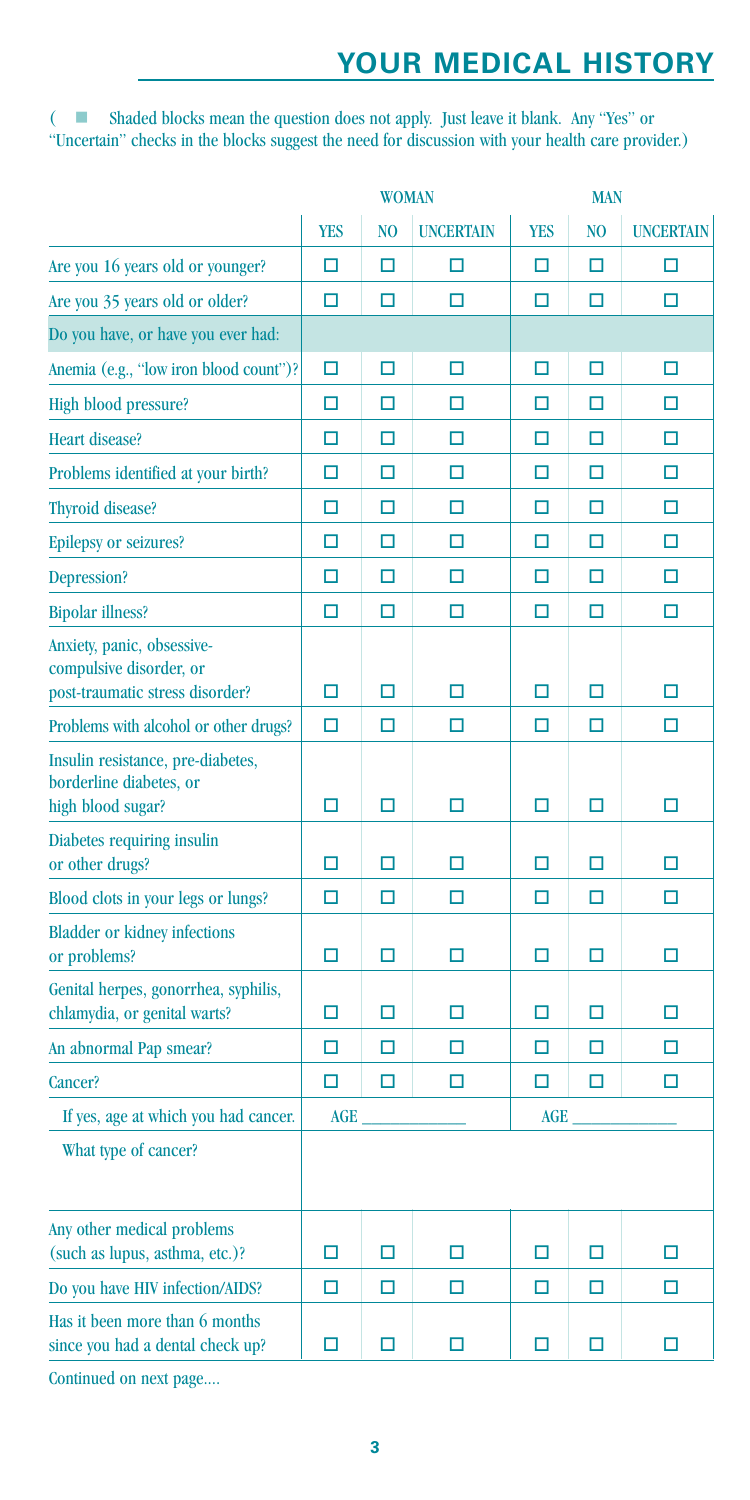# **YOUR MEDICAL HISTORY**

 $($   $\Box$  Shaded blocks mean the question does not apply. Just leave it blank. Any "Yes" or "Uncertain" checks in the blocks suggest the need for discussion with your health care provider.)

|                                                                                   | <b>WOMAN</b> |                |                  | <b>MAN</b> |                |                  |
|-----------------------------------------------------------------------------------|--------------|----------------|------------------|------------|----------------|------------------|
|                                                                                   | <b>YES</b>   | N <sub>O</sub> | <b>UNCERTAIN</b> | <b>YES</b> | N <sub>O</sub> | <b>UNCERTAIN</b> |
| Do you have any mouth or<br>dental problems?                                      | □            | □              | □                | □          | $\Box$         | □                |
| Have you been exposed to<br>tuberculosis?                                         | □            | □              | □                | □          | □              | □                |
| Are you frequently around<br>young children?                                      | □            | п              | П                | □          | □              | □                |
| Have you experienced physical,<br>sexual, or emotional abuse;<br>incest; or rape? | п            | П              | п                | п          | п              | п                |
| Have you ever been hospitalized<br>for mental health reasons?                     | П            | п              | п                | п          | П              | п                |
| Have you ever attempted suicide?                                                  | □            | □              | п                | □          | П              | п                |
| Do you take a multi-vitamin with 400<br>micrograms of folic acid every day?       | П            | П              | □                | m.         | T.             | T.               |
| Are you taking any prescription drugs?                                            | $\Box$       | п              | п                | □          | П              | п                |
| Do you use over-the-counter<br>(non-prescription) drugs?                          | □            | п              | п                | □          | □              | □                |
| Do you take any vitamins, minerals,<br>or herbal or food supplements?             | П            | □              | □                | □          | $\Box$         | □                |
| Have you had or been<br>immunized against:                                        |              |                |                  |            |                |                  |
| *German measles (rubella)?                                                        | □            | п              | П                | П          | п              | П                |
| *Chicken pox (varicella zoster)?                                                  | □            | п              | □                | □          | П              | □                |
| *Hepatitis B?                                                                     | □            | П              | П                | □          | П              | □                |
| *Mumps?                                                                           | П            | п              | П                | □          | П              | □                |

\*A "No" or "Uncertain" check in this block suggests the need for discussion with your health care provider.

Please list all medications, drugs, vitamins, and pills for the items checked above. Please take these items with you to your appointment.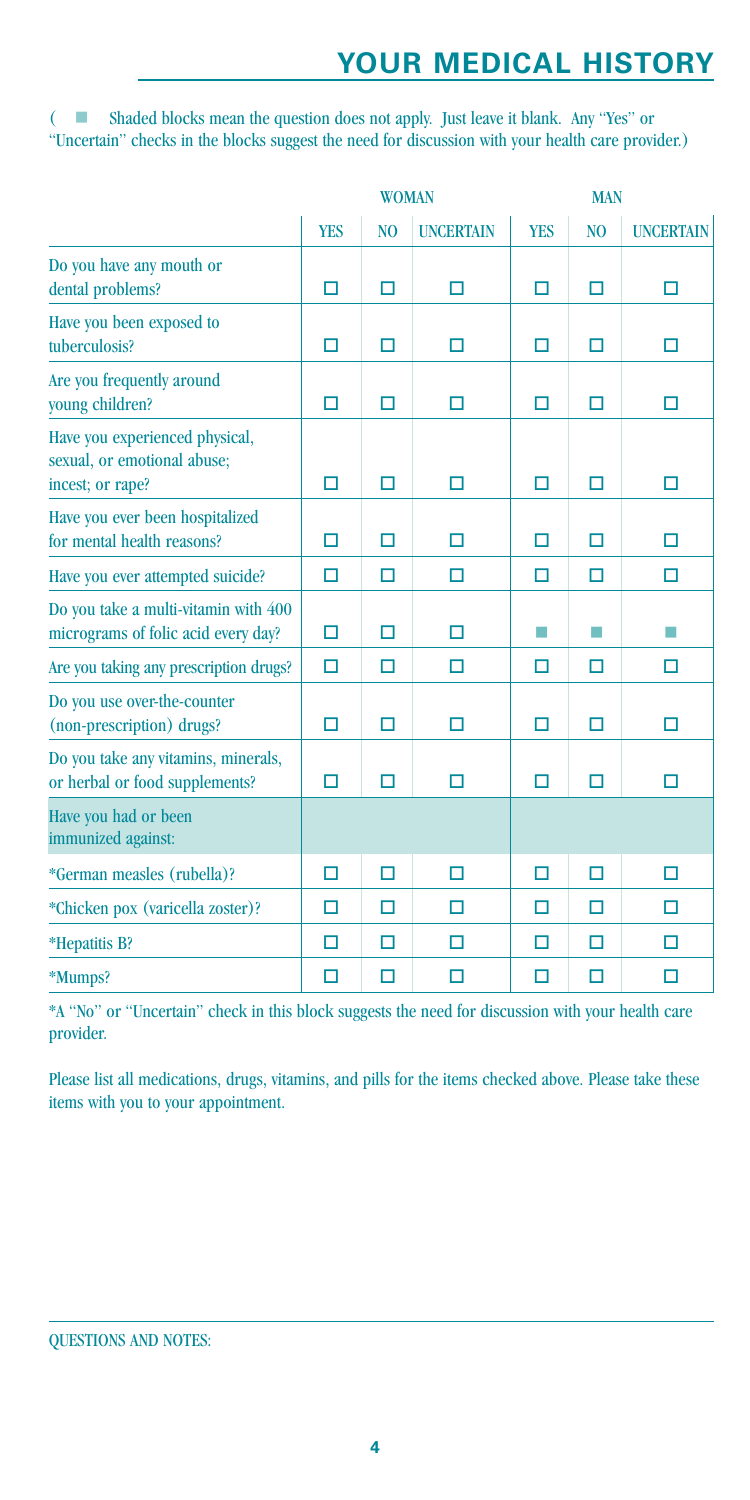# **REPRODUCTIVE HEALTH**

(  $\blacksquare$  Shaded blocks mean the question does not apply. Just leave it blank. Any "Yes" or "Uncertain" checks in the blocks suggest the need for discussion with your health care provider.)

|                                                                                                        | <b>WOMAN</b> |                |                  | <b>MAN</b> |                |                  |
|--------------------------------------------------------------------------------------------------------|--------------|----------------|------------------|------------|----------------|------------------|
|                                                                                                        | <b>YES</b>   | N <sub>O</sub> | <b>UNCERTAIN</b> | <b>YES</b> | N <sub>O</sub> | <b>UNCERTAIN</b> |
| Do you know of any problems with<br>your reproductive organs?                                          | □            | П              | п                | п          | П              | п                |
| Did you ever have epididymitis or an<br>infection in your reproductive organs?                         | m.           | ш              |                  | □          | П              | □                |
| Have you ever had surgery on your<br>penis or testicles?                                               | m.           | ш              |                  | □          | □              | □                |
| Have you had any miscarriages?                                                                         | □            | □              | п                | □          | □              | □                |
| Have any of your children been<br>stillborn or died soon after birth?                                  | □            | П              | П                | □          | □              | □                |
| Have any of your children weighed<br>less than 5 1/2 pounds at birth?                                  | п            | п              | п                | п          | п              | п                |
| Have any of your children weighed<br>more than 9 pounds at birth?                                      | □            | п              | П                | п          | П              | □                |
| Did any of your children need care<br>in an intensive care nursery?                                    | □            | п              | п                | п          | п              | п                |
| Did any of your children have to stay<br>in the hospital after you or your<br>partner went home?       | □            | □              | п                | □          | п              | □                |
| Do you have any questions or<br>concerns about being able to become<br>pregnant, or to father a child? | □            | □              | п                | п          | п              | п                |
| Are you using anything to prevent<br>pregnancy?                                                        | П            | П              | п                | п          | П              | п                |

Continued on next page....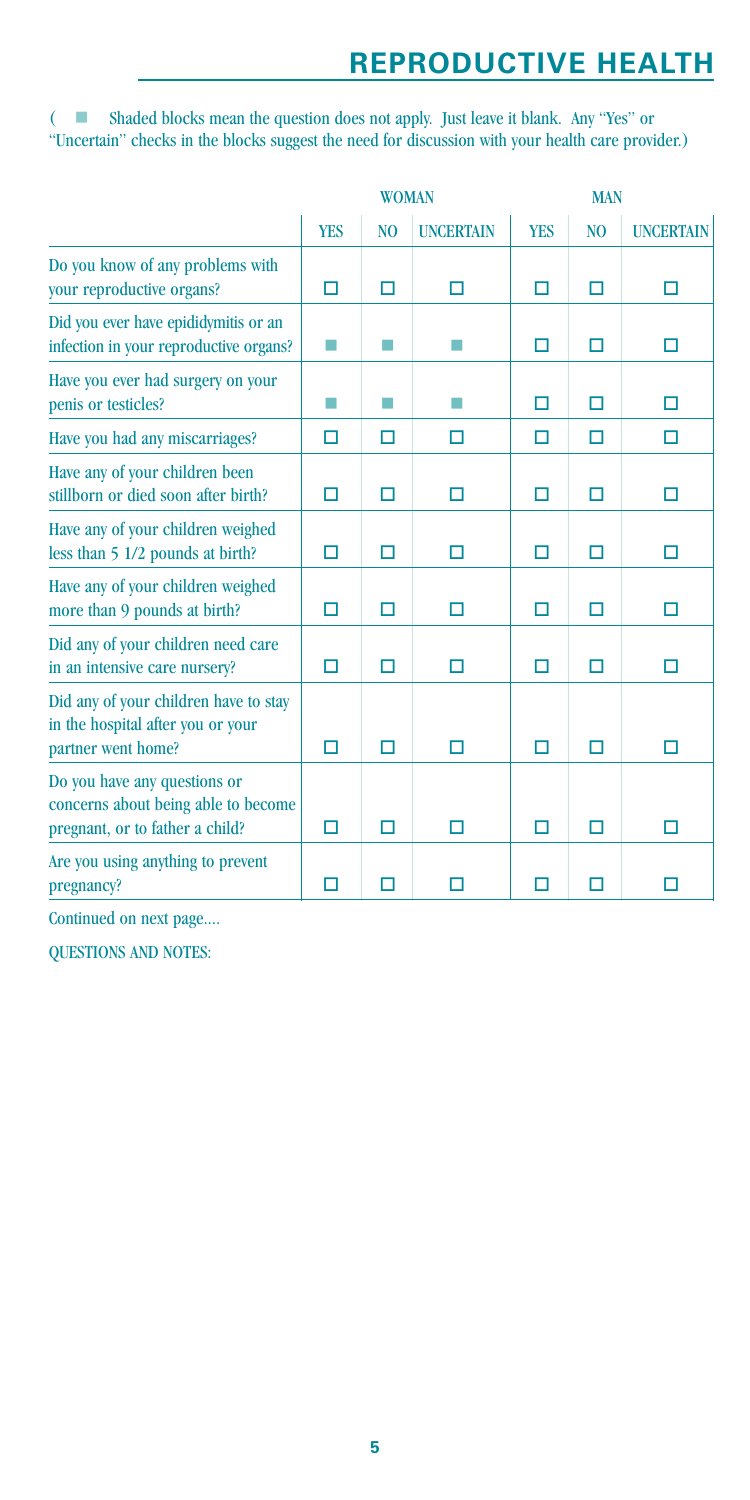# **REPRODUCTIVE HEALTH**

(  $\blacksquare$  Shaded blocks mean the question does not apply. Just leave it blank. Any "Yes" or "Uncertain" checks in the blocks suggest the need for discussion with your health care provider.)

|                                                                                                                                                                                                         | <b>WOMAN</b> |                |                  | <b>MAN</b> |                |                  |
|---------------------------------------------------------------------------------------------------------------------------------------------------------------------------------------------------------|--------------|----------------|------------------|------------|----------------|------------------|
|                                                                                                                                                                                                         | <b>YES</b>   | N <sub>O</sub> | <b>UNCERTAIN</b> | <b>YES</b> | N <sub>O</sub> | <b>UNCERTAIN</b> |
| Do you have endometriosis?                                                                                                                                                                              | п            | □              | п                |            | m.             |                  |
| Have you ever had surgery on your<br>ovaries, uterus, cervix, fallopian<br>tubes, or vagina?                                                                                                            | П            | п              | п                |            | m.             | H.               |
| Did you ever have Pelvic Inflammatory<br>Disease (PID) or an infection in your<br>tubes or pelvis?                                                                                                      | П            | п              | П                |            | and a          |                  |
| In any past pregnancies, did you have<br>any problems (such as high blood<br>pressure, diabetes, vaginal bleeding,<br>premature labor, signs that the baby<br>was in trouble, or difficult deliveries)? | □            | П              | Ω                |            |                |                  |
| Do you have a menstrual period<br>every month?                                                                                                                                                          | □            | п              | □                |            |                |                  |
| Have you ever had abdominal surgery<br>(for example, removal of the appendix)?                                                                                                                          | □            | □              | □                |            |                |                  |
| Have you had a child in the last year?                                                                                                                                                                  | □            | п              | п                |            |                |                  |
| Have you been pregnant 5 or<br>more times?                                                                                                                                                              | п            | п              | п                |            |                |                  |
| Have you had any abortions?                                                                                                                                                                             | п            | п              | п                |            | H              |                  |
| Have you delivered a baby early?                                                                                                                                                                        | п            | п              | п                |            |                |                  |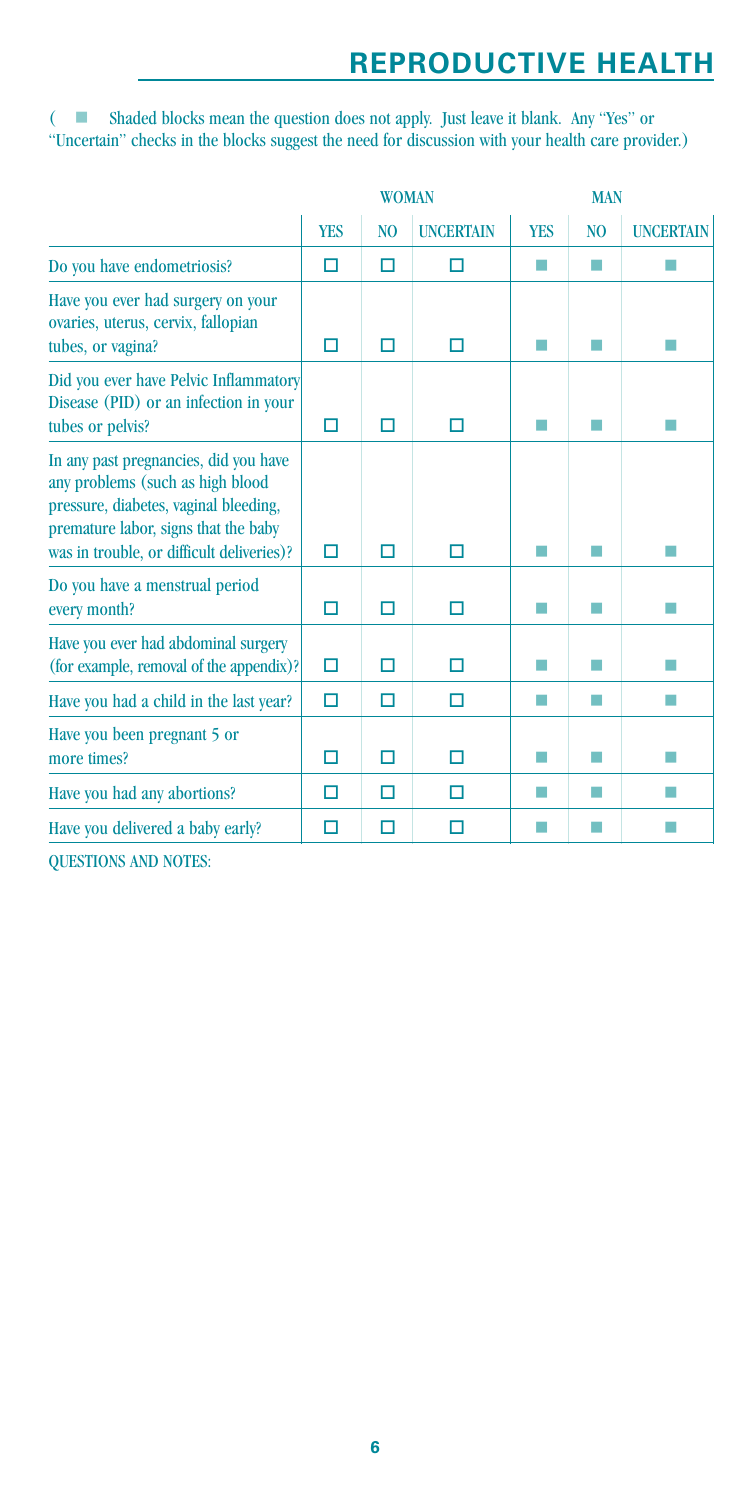(  $\blacksquare$  Shaded blocks mean the question does not apply. Just leave it blank. Any "Yes" or "Uncertain" checks in the blocks suggest the need for discussion with your health care provider.)

|                                                                                                             | <b>WOMAN</b> |                |                  | <b>MAN</b> |                |                  |
|-------------------------------------------------------------------------------------------------------------|--------------|----------------|------------------|------------|----------------|------------------|
|                                                                                                             | <b>YES</b>   | N <sub>O</sub> | <b>UNCERTAIN</b> | <b>YES</b> | N <sub>O</sub> | <b>UNCERTAIN</b> |
| Are you happy with your weight?                                                                             | $\Box$       | □              | П                | П          | $\Box$         | □                |
| Do you have or have you ever had an<br>eating disorder (for example,<br>anorexia or bulimia)?               | □            | п              | □                |            | m.             |                  |
| Do you ever eat laundry starch,<br>clay, dirt, or other things that are<br>not foods?                       | □            | □              | □                | a a        | m.             | П                |
| Are you on a special diet (either to<br>lose or gain weight, vegetarian, etc.)?                             | □            | П              | п                | □          | □              | П                |
| Do you skip meals?                                                                                          | П            | п              | □                | □          | □              | □                |
| Do you ever eat raw or very rare<br>meats or fish?                                                          | П            | п              | □                | п          | □              | □                |
| Do you eat fish more than once<br>a week?                                                                   | □            | □              | □                | □          | □              | □                |
| Do you eat unpasteurized<br>dairy products?                                                                 | □            | □              | □                | □          | □              | □                |
| Do you eat soft cheeses such as<br>feta, blue, brie, or Mexican-<br>style cheeses?                          | □            | п              | п                | п          | □              | п                |
| Are there foods that don't agree<br>with you or that you are allergic to?                                   | □            | п              | □                | п          | □              | П                |
| *Do you eat a variety of foods<br>(breads and cereals, fruits and<br>vegetables, dairy products and meats)? | $\Box$       | п              | П                | п          | п              | п                |

\*A "No" or "Uncertain" check in this block suggests the need for discussion with your health care provider.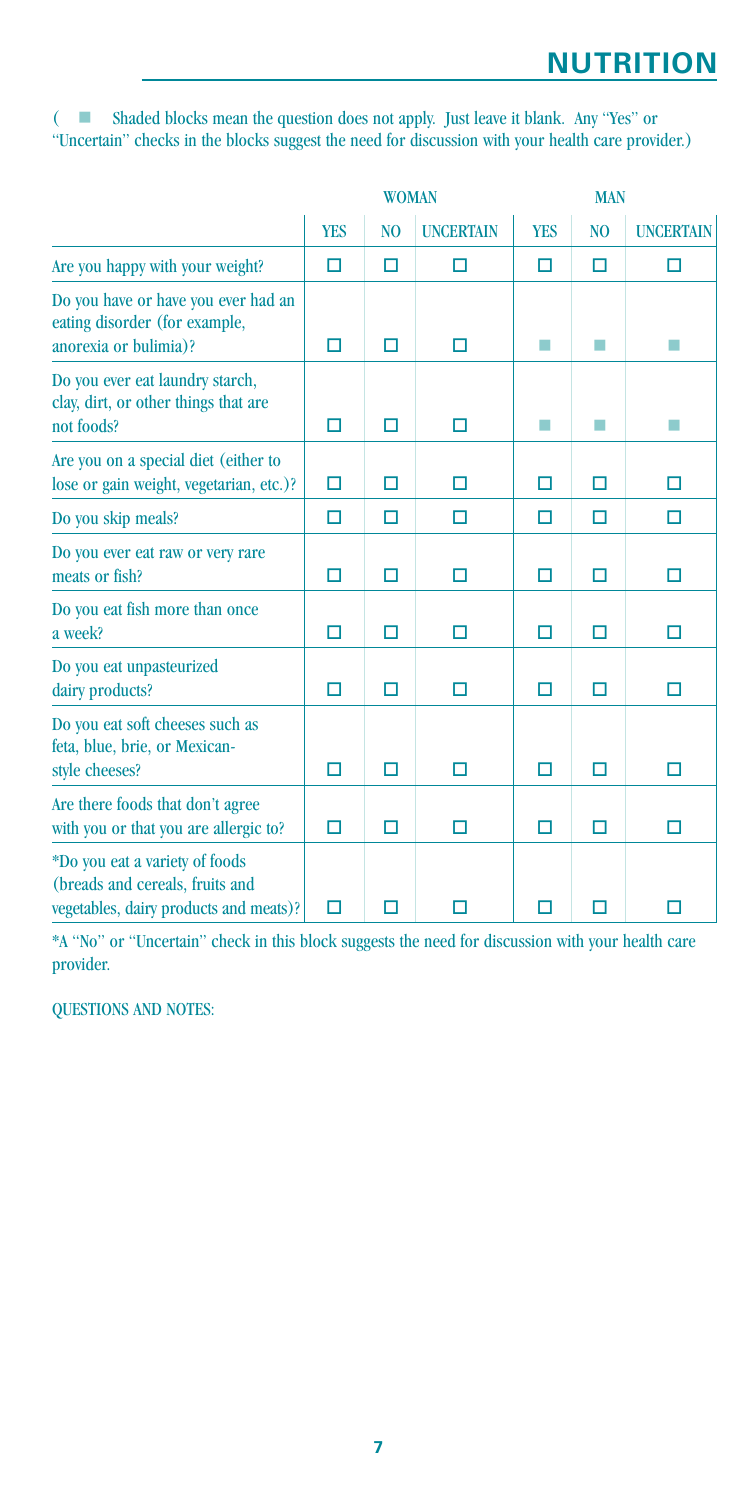# **HOME, WORK, OR SOCIAL HAZARDS**

(  $\blacksquare$  Shaded blocks mean the question does not apply. Just leave it blank. Any "Yes" or "Uncertain" checks in the blocks suggest the need for discussion with your health care provider.)

What is your occupation? (Write in.)

|                                                                                                                                                                               | <b>WOMAN</b> |                |                  | <b>MAN</b> |                |                  |
|-------------------------------------------------------------------------------------------------------------------------------------------------------------------------------|--------------|----------------|------------------|------------|----------------|------------------|
|                                                                                                                                                                               | <b>YES</b>   | N <sub>O</sub> | <b>UNCERTAIN</b> | <b>YES</b> | N <sub>O</sub> | <b>UNCERTAIN</b> |
| Do you work with metals or<br>chemicals at work or at home<br>(paint strippers, oven cleaners,<br>ceramics or solder, pesticides, etc.)?                                      | П            | □              | □                | □          | □              | □                |
| Are you exposed to high levels of<br>heat at work or home or use hot<br>tubs, whirlpool baths, or saunas?                                                                     | П            | □              | П                | п          | $\Box$         | п                |
| Do you have a job that is physically<br>hard work (heavy lifting,<br>prolonged standing)?                                                                                     | П            | □              | П                |            |                | П                |
| Do you work with radiation or will<br>you be exposed to x-rays?                                                                                                               | □            | п              | п                | п          | п              | п                |
| Are you exposed to lead at home<br>or work (through paint removal or<br>remodeling, battery making,<br>soldering, welding, radiator repair,<br>or working at a firing range)? | п            | п              | п                | п          | п              | п                |
| Do you have contact with a<br>cat litter box?                                                                                                                                 | п            | П              | П                |            | m.             | п                |
| Has your drinking water been tested<br>for lead, nitrates, or other<br>contaminants?                                                                                          | П            | п              | П                | □          | П              | п                |
| If your drinking water was tested,<br>were any contaminants found?                                                                                                            | ◘            | п              | □                | п          | п              | п                |
| Are there family, friends, or work<br>problems complicating things?                                                                                                           | п            | n              | п                | п          | п              | п                |

Continued on next page....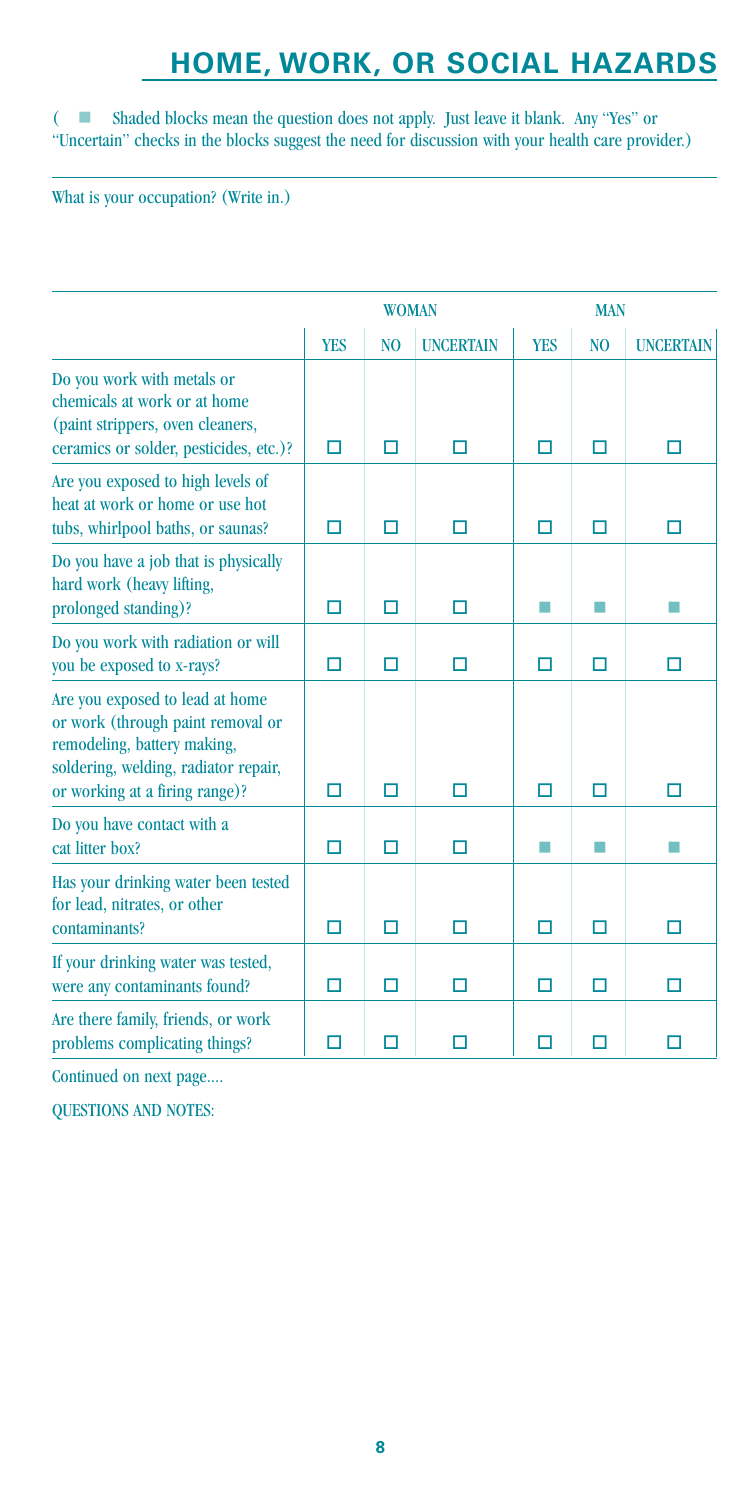# **HOME, WORK, OR SOCIAL HAZARDS**

(  $\blacksquare$  Shaded blocks mean the question does not apply. Just leave it blank. Any "Yes" or "Uncertain" checks in the blocks suggest the need for discussion with your health care provider.)

|                                                                                                            | <b>WOMAN</b> |                |                  | <b>MAN</b> |                |                  |
|------------------------------------------------------------------------------------------------------------|--------------|----------------|------------------|------------|----------------|------------------|
|                                                                                                            | <b>YES</b>   | N <sub>O</sub> | <b>UNCERTAIN</b> | <b>YES</b> | N <sub>O</sub> | <b>UNCERTAIN</b> |
| Do you smoke cigarettes?                                                                                   | п            | П              | H                | П          | п              | п                |
| If yes, how many a day?                                                                                    | #:           |                |                  | $#$ :      |                |                  |
| Do you breathe second-hand smoke?                                                                          | □            | п              | □                | п          | п              |                  |
| Do you drink beer, wine, or<br>hard liquor?                                                                | п            | п              |                  | П          |                |                  |
| How many drinks does it take to<br>make you feel high?                                                     | $#$ :        |                |                  | $#$ :      |                |                  |
| Have people annoyed you by<br>criticizing your drinking?                                                   | п            | П              |                  | п          | П              |                  |
| Have you felt you ought to cut down<br>on your drinking?                                                   | п            | п              | п                | П          | п              | п                |
| Have you ever had a drink first thing<br>in the morning to steady your<br>nerves or get rid of a hangover? | п            | П              | □                | П          | п              | □                |
| Do you use any recreational or<br>street drugs (such as marijuana,<br>cocaine, crack, etc.)?               |              |                |                  |            |                |                  |